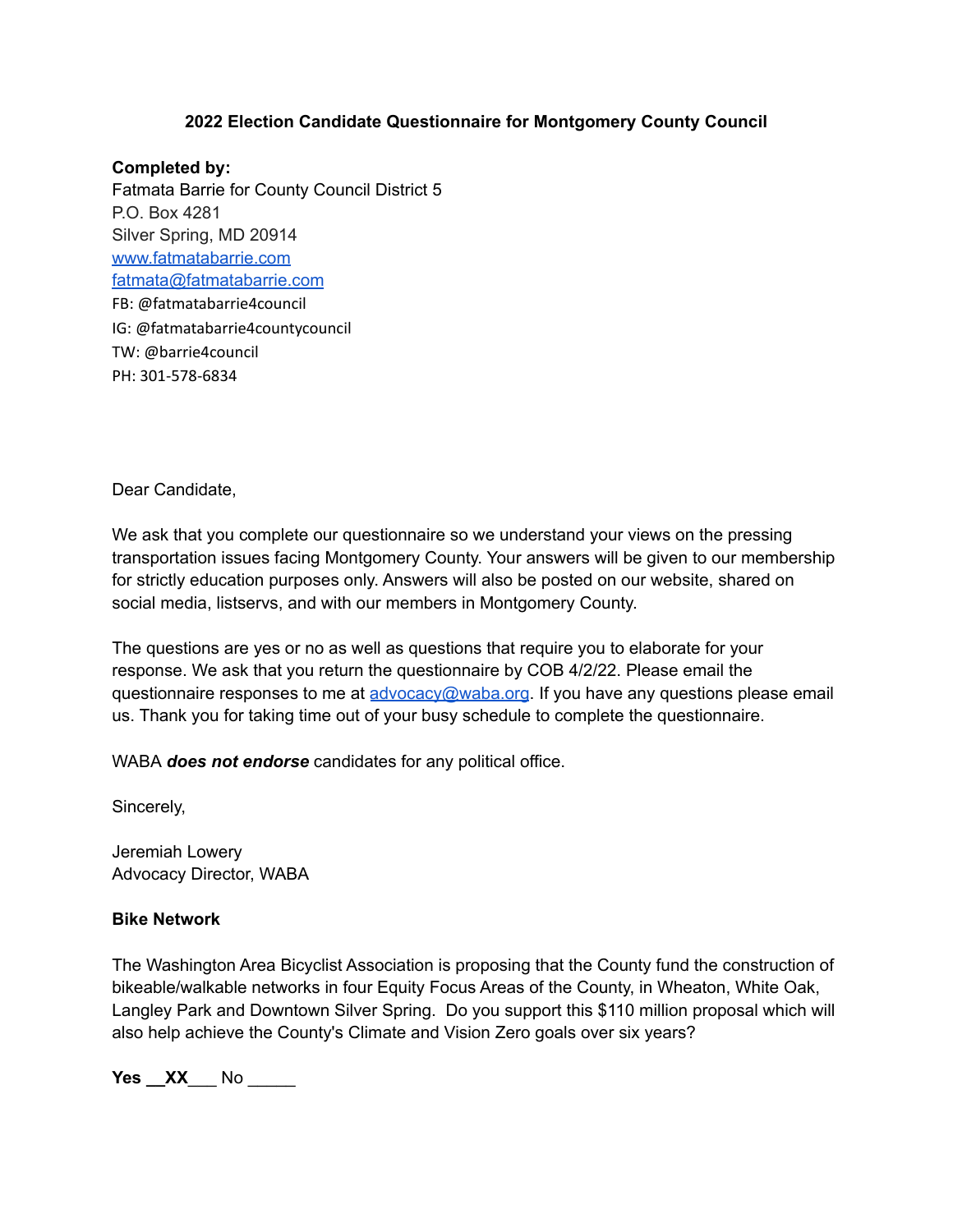What else do you think the County Council can do in the next term to make walking and biking safer and to help increase the biking and walking and transit mode shares?

**Transportation is a critical component of an inclusive, integrated, economic development plan. Access to safe, reliable transportation is the connective tissue that keeps a community viable and growing. Increasing transportation options is a high priority for my constituents. There is a need for increased connectivity through buses, and bikes especially for commuters who don't own cars. Providing protected bike lanes will increase reliability and safety for bike riders and provide a cheaper and accessible mode of transportation to metro stations, parks and community facilities. Having said this, planning for safe, reliable, accessible bike lanes must be part of a smart, integrated, inclusive, economic development plan and not a short-term, last minute fix that adds unsafe bike lanes to existing traffic flow.**

### **Police out of Traffic Enforcement**

Do you support removing police from all or some traffic enforcement?

**Yes \_\_XX**\_\_\_ No \_\_\_\_\_

How will you balance the need for traffic enforcement and equity while in office?

**The truth is that White officers stopping Black motorists for routine traffic violations can have deadly results for Black men. In fact, research has clearly demonstrated that pretextual traffic stops unfairly target minority motorists. Halting pretext traffic stops is one way to curb opportunities for police brutality. In Montgomery County, Black residents are 19% of the population but were 32% of 2018 county police traffic stops. Although the County Council is studying the feasibility of installing automated traffic cameras to replace in-person stops, that solution must also be scrutinized through a racial equity lens. I believe if Maryland wants to continue to move in the direction of criminal justice and social equity, part of a sweeping criminal justice package should be to severely limit pretextual traffic stops and investigatory stops (aka stop and frisk). The establishment of the Police Accountability Board is a step in the right direction; however, it has been disappointing so far due to the lack of non-law enforcement citizen stakeholders assigned to the Board.**

### **Trails - repaving**

Do you support fully funding the budget request of the Parks Department to include monies for repaving the Sligo, Rock Creek and Capital Crescent Trails?

**Yes \_XX\_\_\_\_\_ No \_\_\_\_\_\_**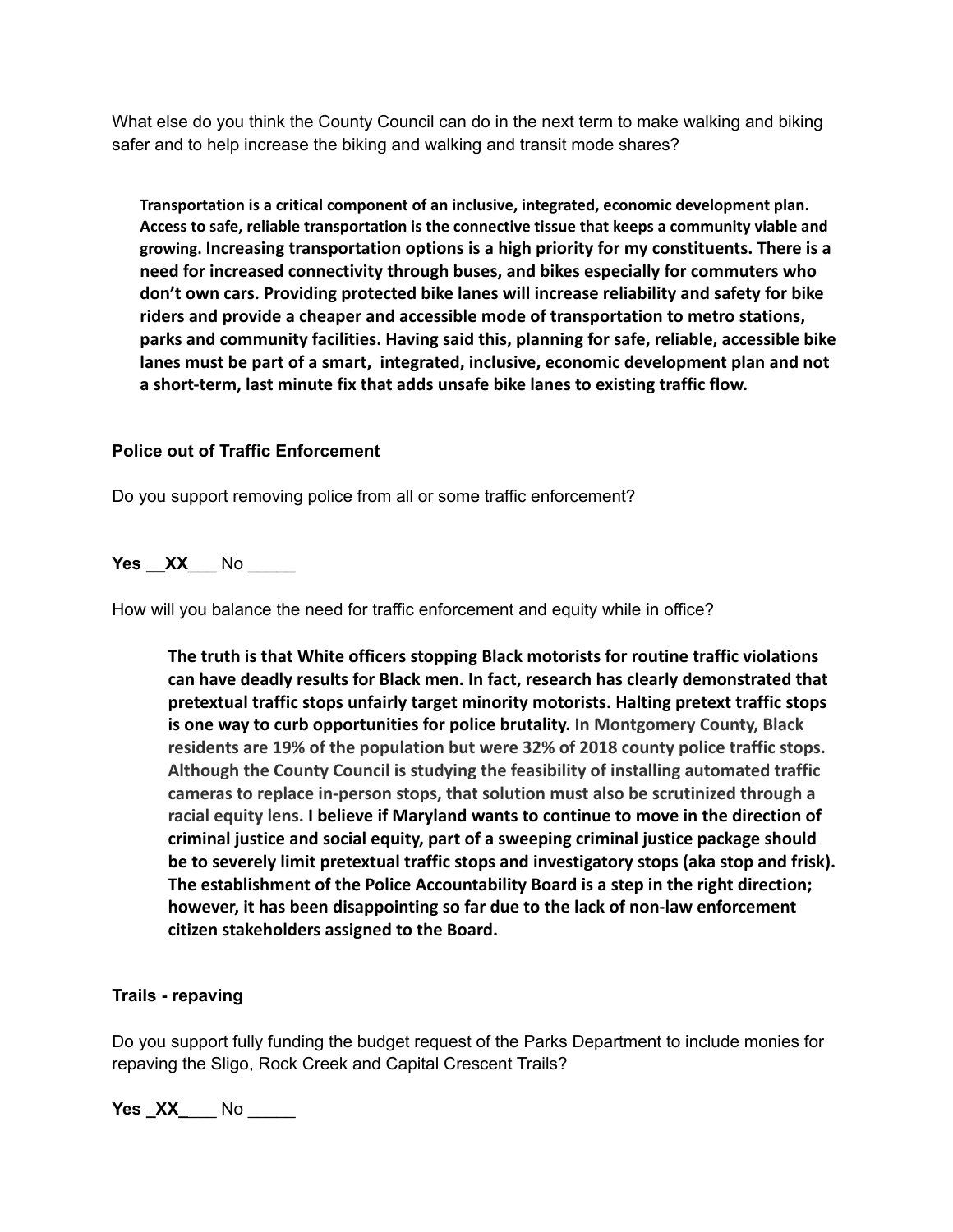## **Tunnel**

**I do not have enough information about this issue to answer yes or no. However, on the council I will evaluate this proposal in the same way I have in the past - by bringing all the stakeholders to the table and evaluating the opportunity cost from the perspective of my constituents in District 5 East County.**

Do you support funding the \$55m project for this important regional trail connection through downtown Bethesda?

Yes No No

Do you support funding that will complete construction of the project within the current FY 23-28 CIP period or sooner/later?

Yes \_\_\_\_\_\_ No \_\_\_\_\_

### **270 widening**

Do you support or oppose the proposal to widen parts of I-495 and I-270 to add four express toll lanes?

Yes \_\_\_\_\_ **No \_X\_\_**\_

Why or why not? And how would you show that support or opposition. Do you support other new highways or road expansions?

**Although my East County district is not located in areas directly affected, I will say that there are no studies that I have seen that show more lanes will equal less congestion. Either way, the issue with transportation in the East County District 5 is one of access to safe public transportation so residents don't have to walk or bus long distances to get to work and home and sometimes school. Our community is growing. In addition to dedicated bus lanes, there is a need for increased connectivity dedicated bike lanes especially for commuters who don't own cars. Providing protected bike lanes will increase reliability and safety for bike riders and provide a cheaper and accessible mode of transportation to metro stations, parks, and community facilities. However, implementation of dedicated bus and bike lanes must be planned out over time and integrated into an overall development plan**